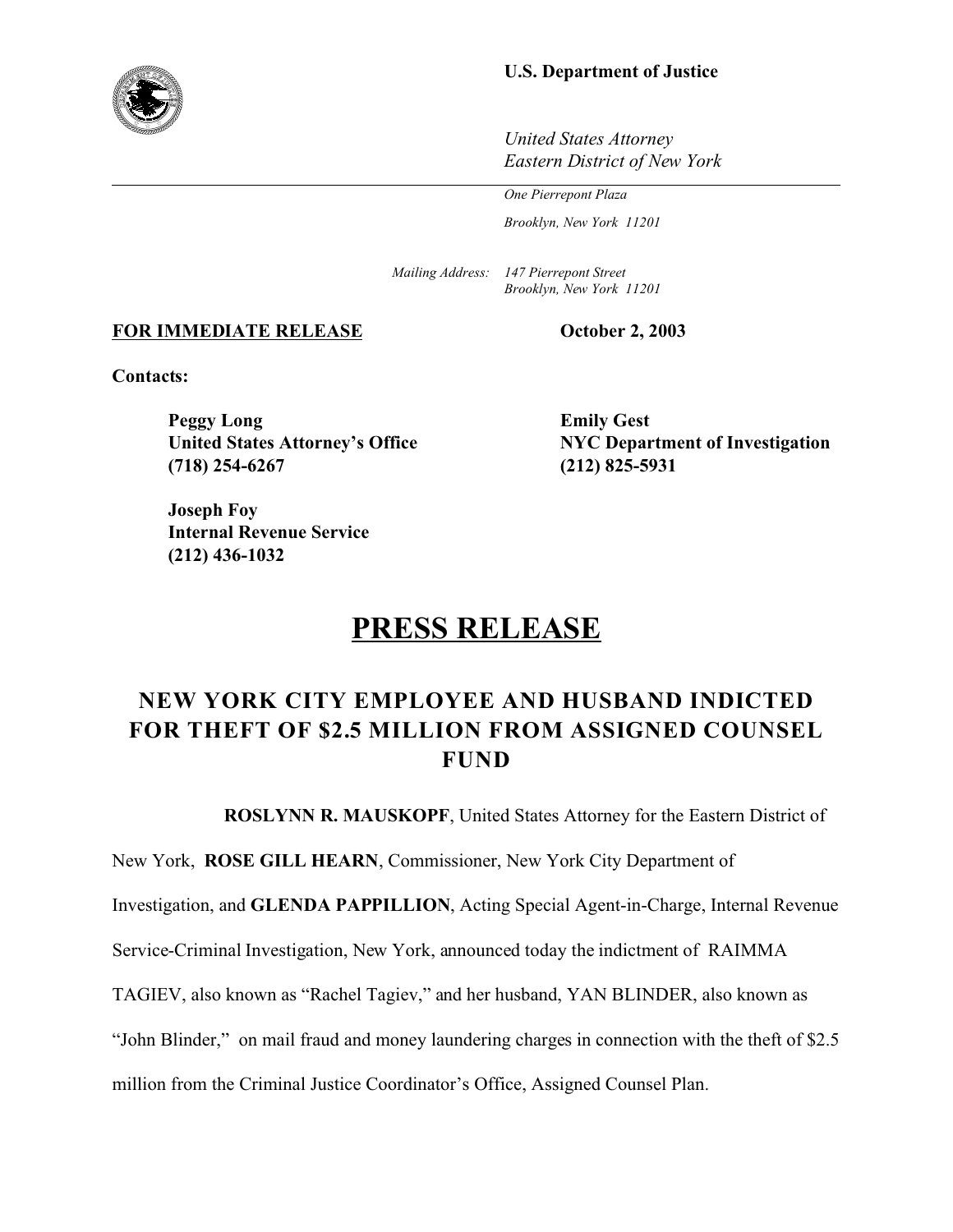The federal indictment charges TAGIEV and BLINDER with conspiracy to commit mail fraud and a money laundering conspiracy, in violation of Title 18, U.S.C., Sections 371 and 1956. If convicted on the money laundering charge, the defendants each face a maximum sentence of twenty years imprisonment, three years supervised release, a \$5,000,000 fine, and forfeiture of \$3,000,000. The mail fraud conspiracy carries a maximum sentence of five years imprisonment, three years supervised release, a \$250,000 fine, and restitution of \$2.5 million.<sup>1</sup>

The indictment charges that between February 2000 and August 2003, fraudulent checks totaling more than \$2.5 million were issued by the City of New York, Criminal Justice Coordinator's Office, Assigned Counsel Plan, to fictitious payees. The Assigned Counsel Plan is responsible for processing invoices for attorneys, experts and service providers for indigent litigants in Criminal Court and Family Court proceedings. The \$2.5 million in payments were ostensibly made in connection with expert services provided to indigent Family Court clients and Criminal Court defendants. In fact, no services were provided, the payees were fictitious, and the checks were sent to mail drops and cashed by the defendants.

 TAGIEV was employed as a clerk at the Assigned Counsel Plan Office located at 253 Broadway in Manhattan, and was responsible for entering information into the Assigned Counsel Plan concerning payees, including the names of the attorneys, experts and other service providers, and the amounts to be paid. The indictment alleges that the fraudulent checks were mailed to several different commercial mail drops in New York City, which were opened by an

<sup>&</sup>lt;sup>1</sup> The charges contained in the indictment are merely allegations, and the defendants are presumed innocent unless and until proven guilty.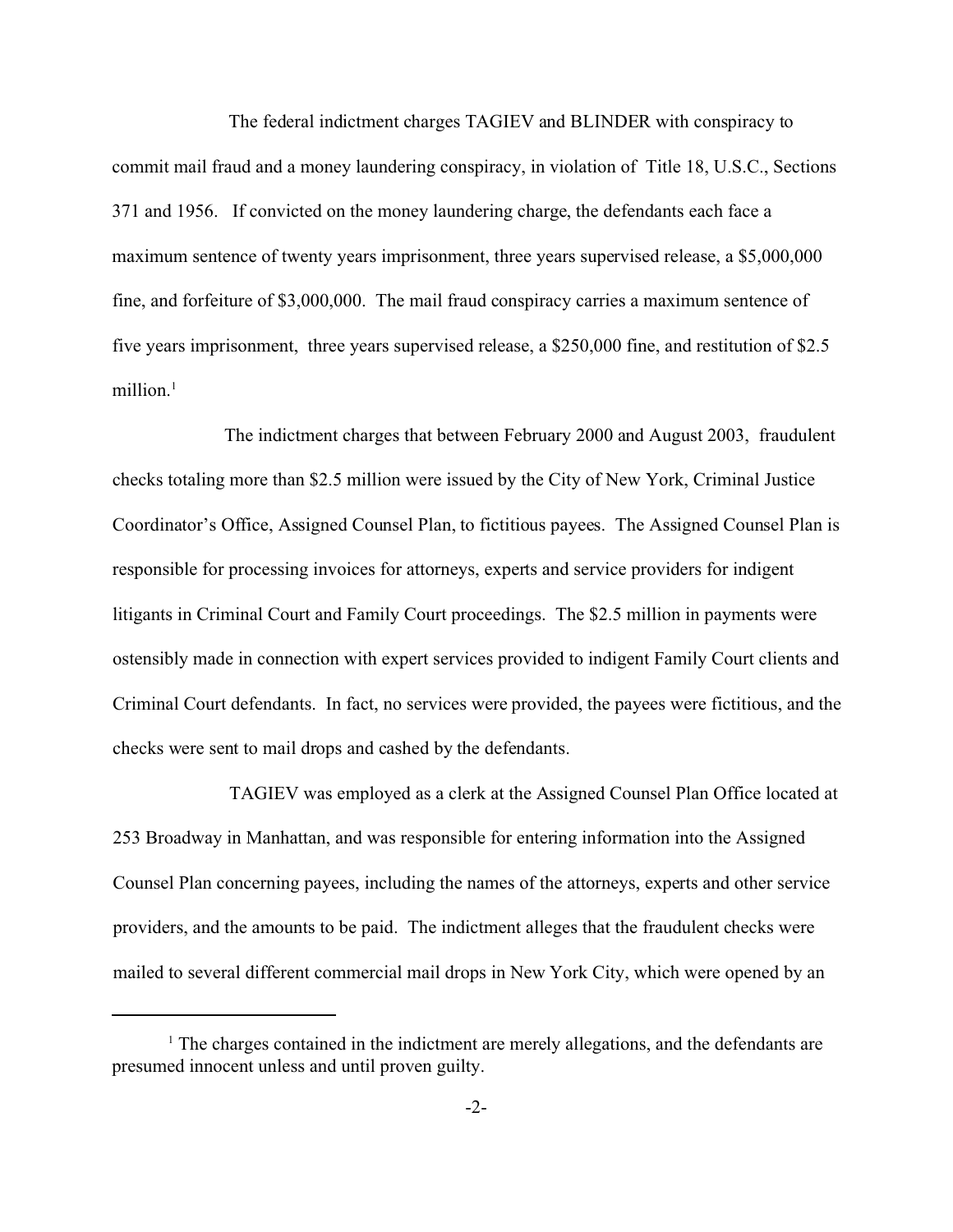accomplice recruited by BLINDER using false identification. BLINDER picked up the checks from the mail drops and cashed them using an unlicensed check casher.

"These defendants are charged with plundering critically needed funds for the poor," stated United States Attorney **ROSLYNN R. MAUSKOPF**. "This case reflects both our commitment to prosecuting fraud that corrupts our municipal government, and our determination to recover the funds needed to provide essential services to our city's residents."

**ROSE GILL HEARN**, Commissioner, New York City Department of

Investigation, stated, "These kind of cases are of paramount importance because the City can ill afford to lose \$25, let alone \$2.5 million. Anyone who engages in any type of criminal activity that rips off the City should know that DOI will make every effort possible to ensure that you are not only prosecuted but make the City whole. We intend to have Ms. Tagiev and Mr. Blinder repay every nickel of the \$2.5 million they stole from City tax payers."

**GLENDA PAPPILLION**, Acting Special Agent-in-Charge, Internal Revenue Service-Criminal Investigation, stated, "IRS Criminal Investigators uncovered this scheme because of our expertise in following the money trail in financial investigations. With the major financial crisis New York City faces, it is reassuring to know that the IRS Criminal Investigators saved the City a significant amount of money by uncovering this illegal scheme."

The defendants will be arraigned before United States District Judge I. Leo Glasser this afternoon at 2:30 p.m., at the U. S. Courthouse, 225 Cadman Plaza East, Brooklyn, New York.

The government's case is being prosecuted by Assistant United States Attorneys Burton Ryan, Patricia Pileggi and Charles Kelly.

-3-